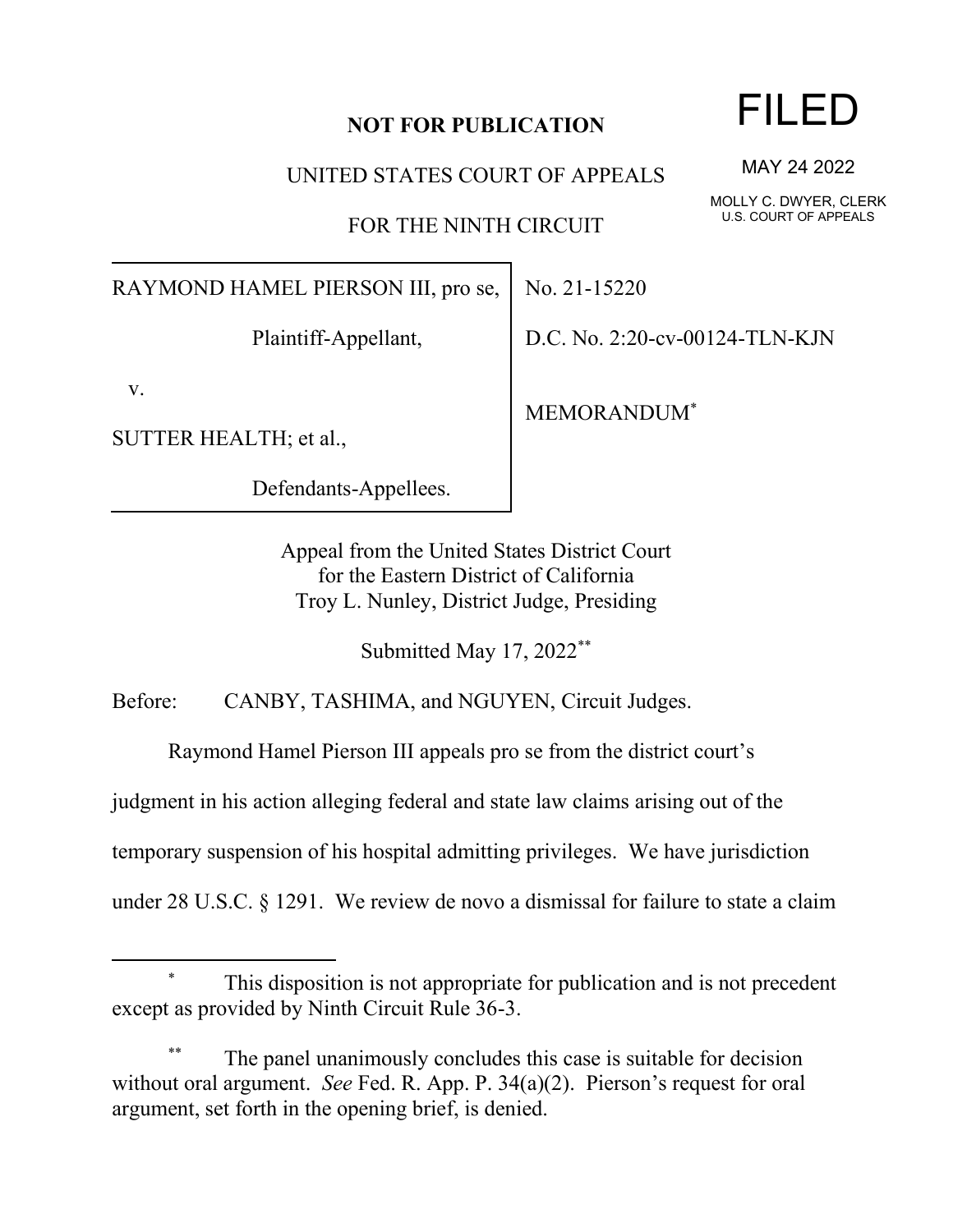under Federal Rule of Civil Procedure 12(b)(6). *Puri v. Khalsa*, 844 F.3d 1152, 1157 (9th Cir. 2017). We affirm.

Because Pierson fails to raise a meaningful challenge to the district court's dismissal of his claims against Sutter Health, any such challenge is waived. *See Indep. Towers of Wash. v. Washington*, 350 F.3d 925, 929 (9th Cir. 2003) ("[W]e will not consider any claims that were not actually argued in appellant's opening brief."); *Acosta-Huerta v. Estelle*, 7 F.3d 139, 144 (9th Cir. 1993) (issues not supported by argument in pro se appellant's opening brief are waived).

The district court properly dismissed Pierson's claims against the unserved defendants. *See Silverton v. Dep't of Treasury*, 644 F.2d 1341, 1345 (9th Cir. 1981) ("A District Court may properly on its own motion dismiss an action as to defendants who have not moved to dismiss where such defendants are in a position similar to that of moving defendants or where claims against such defendants are integrally related.").

The district court did not abuse its discretion in denying Pierson leave to amend because amendment would have been futile. *See Cervantes v. Countrywide Home Loans, Inc.*, 656 F.3d 1034, 1041 (9th Cir. 2011) (setting forth standard of review and stating that leave to amend may be denied where amendment would be futile). Contrary to Pierson's contention, Pierson is not entitled to amend as a matter of course because more than 21 days have passed since Pierson was served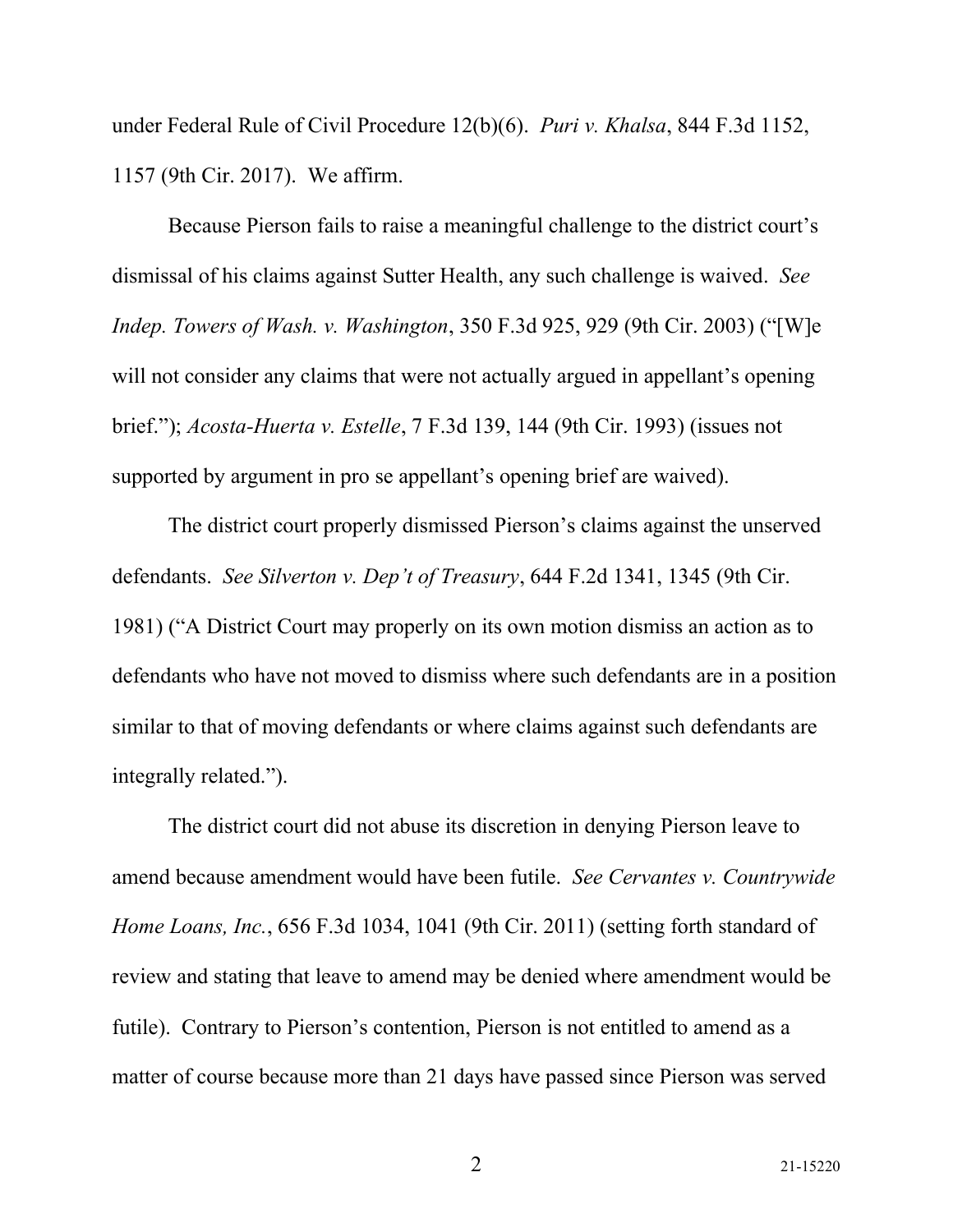with Sutter's motion to dismiss. *See* Fed. R. Civ. P. 15(a)(1)(B).

The district court did not abuse its discretion in denying Pierson's motion for post-judgment relief because Pierson failed to demonstrate any basis for relief. *See* Fed. R. Civ. P. 59(e); *Zimmerman v. City of Oakland*, 255 F.3d 734, 740 (9th Cir. 2001) (setting forth standard of review and discussing factors for granting a motion for reconsideration under Rule 59(e)).

The district court did not abuse its discretion in denying Pierson's request for electronic filing privileges. *See* E.D. Cal. R. 133(b) (explaining electronic filing rules and exceptions); *Bias v. Moynihan*, 508 F.3d 1212, 1223 (9th Cir. 2007) (setting forth standard of review and stating that "[b]road deference is given to a district court's interpretation of its local rules").

Contrary to Pierson's contention, Pierson was properly served with the motion to dismiss. *See* Fed. R. Civ. P. 5(b)(2)(C) (service by mail at a person's last known address is "complete upon mailing"); *S. Cal. Darts Ass'n v. Zaffina*, 762 F.3d 921, 928 (9th Cir. 2014) (service is not necessarily deficient "even if it is assumed that, for some reason, the motion was not ultimately conveyed to" the intended recipient).

We reject as meritless Pierson's contention that service was invalid under California's Code of Civil Procedure and that the district court failed to construe his pro se filings liberally.